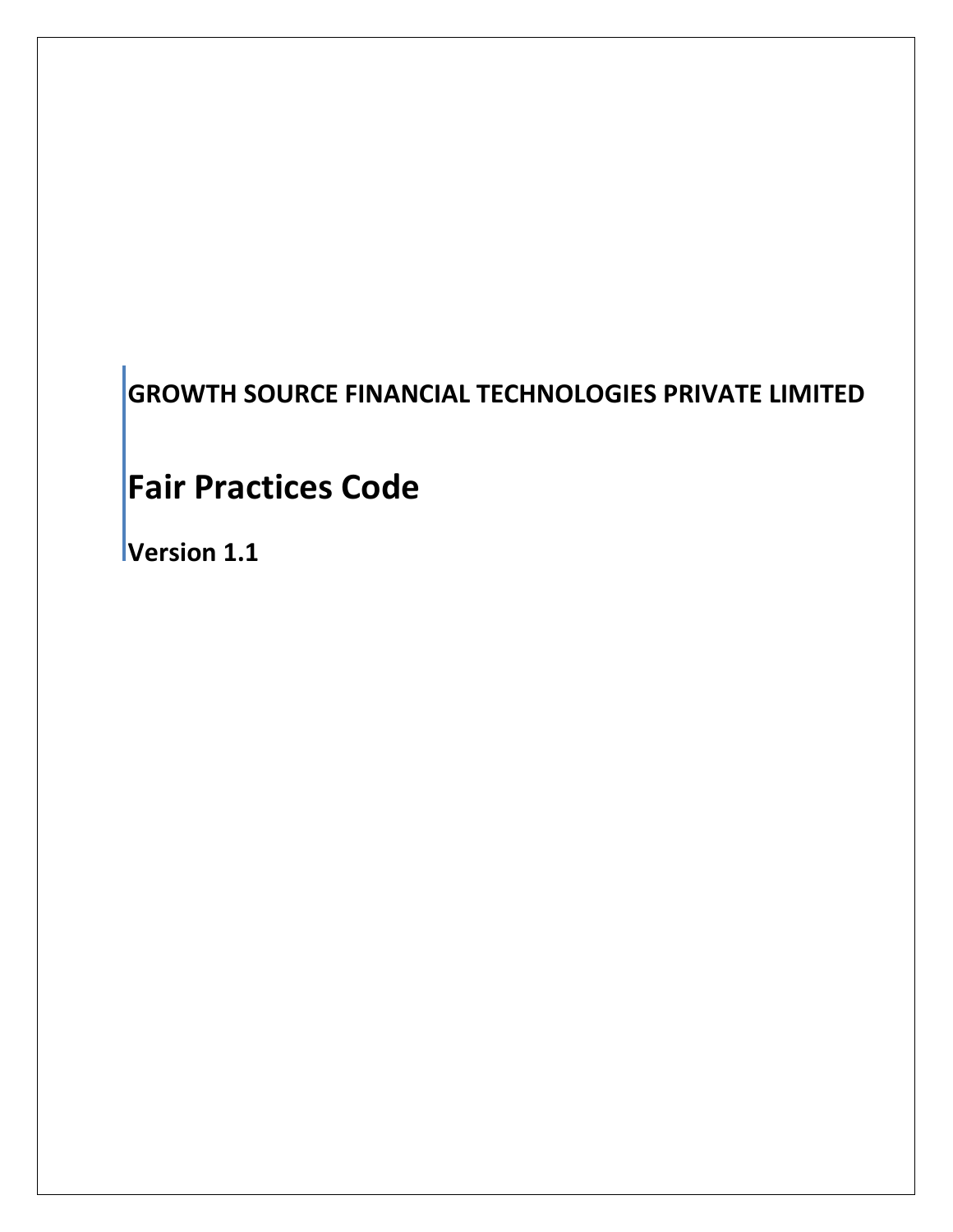## **Fair Practices Code**

#### **Preamble**

Growth Source Financial Technologies Private Limited ("GSFTPL"/ "the Company") endeavors to formulate policy on "Fair Practices Code' (FPC). The Reserve Bank of India (RBI) has issued directives on Fair Practices Code for Non-Banking Financial Companies (NBFCs) thereby setting standards for fair business and corporate practices while dealing with their customers vide Circular No. DNBS (PD) CC No.80/03.10.042 /2005-06 of September 28, 2006, RBI/2010-11/25DNBS (PD) CC No.185/03.10.042 /2010-11 dated July 1, 2010, RBI/2011-12/470 dated March 26, 2012 and RBI /2012-13/416 dated February 18, 2013 and Chapter V of the RBI Master Direction DNBR. PD. 008/03.10.119/2016-17 September 01, 2016 (as modified, amended and updated from time to time, the "FPC").

It is, and shall be, our policy to make credit products available to all qualified applicants without discrimination on the basis of race, caste, colour, religion, sex, marital status, age or handicap.

Our policy is to treat all the clients consistently and fairly. Our employees will offer assistance, encouragement and service in a fair, equitable and consistent manner. We will also communicate our Fair Practices Code to our customers by placing it on the company's website.

We will ensure that the implementation of the Fair Practices Code is the responsibility of the entire organization. The Company's Fair lending practices shall apply across all aspects of our operations including marketing, loan origination, processing, servicing and collection activities. Our commitment to Fair Practice Code would be demonstrated in terms of employee accountability, monitoring and auditing programs, training and technology.

The Company's Board of Directors and the senior management team is responsible for establishing practices designed to ensure that our operations reflect our strong commitment to fair lending and that all employees are aware of that commitment.

#### **The Fair Practices Code applies to the following areas:**

- Applications for loans and their processing
- Loan appraisal and terms/conditions
- Disbursement of loans including changes in terms and conditions
- Advertising and Marketing
- General Provisions
- Interest Rate Policy
- Responsibility of Board of Directors
- Grievance Redressal Mechanism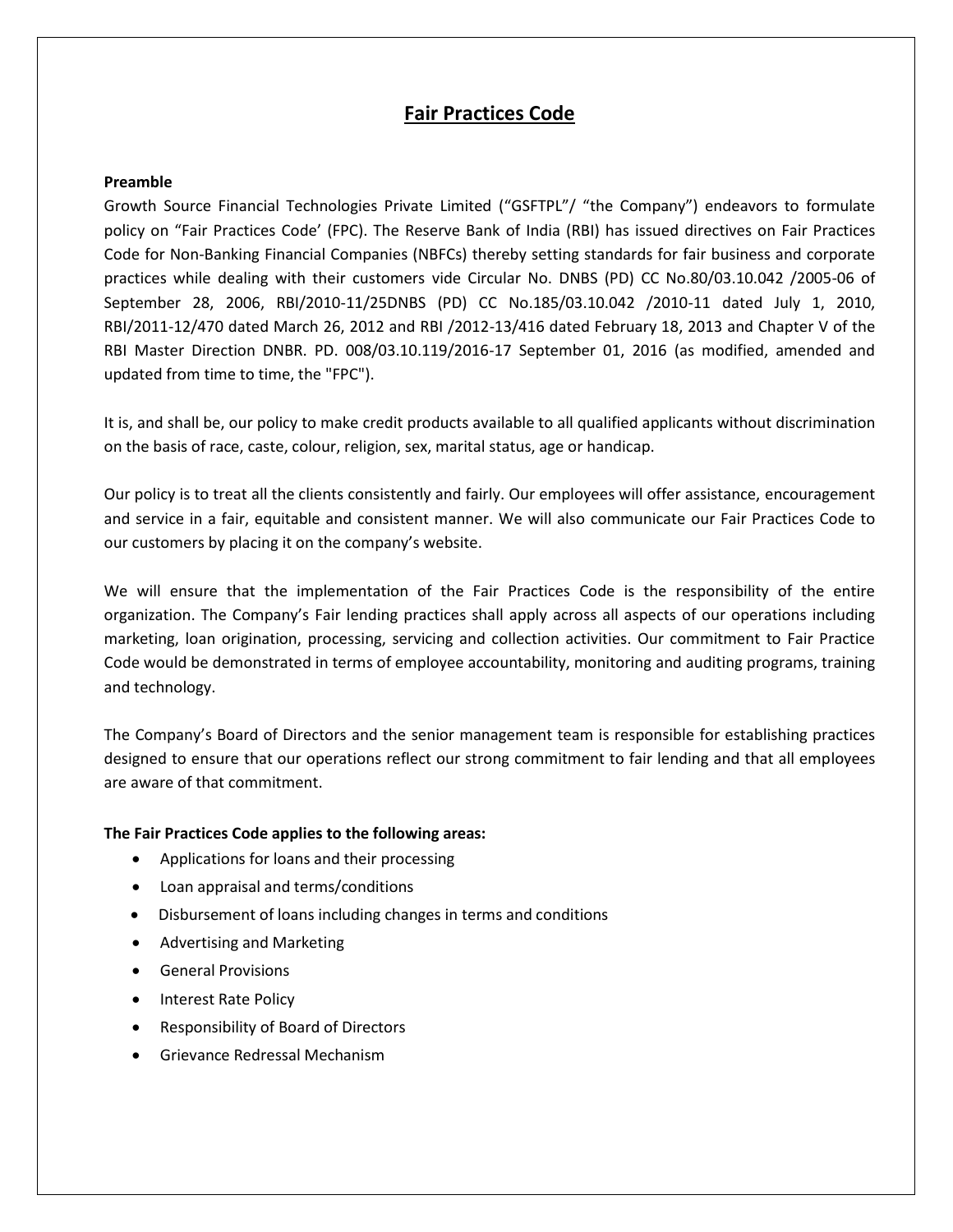## **1. Application for Loans and their processing**

- All communications to the borrower shall be in English or vernacular language or a language as understood by the borrower.
- Loan application forms of the Company will include necessary information which affects the interest of the borrower, so that a meaningful comparison with the terms and conditions offered by other Non- Banking Financial Companies (NBFCs) can be made and informed decision can be taken by the prospective borrower.
- The loan application form shall indicate the documents required to be submitted with the application form. Indicative list of KYC documents such as address proof, Identity proof, income proof etc. will be submitted together with the duly completed application form.
- We shall give acknowledgement for receipt of all loan applications. An indicative time frame within which loan applications will be disposed of will be indicated in the acknowledgment.

All loans sanctions are subject to completion of credit appraisal and verification procedures. The applications that do not meet the requisite criteria are declined. The loan status whether a sanction or a decline is promptly communicated to the customer in writing or verbally.

## **2. Loan appraisal and terms / conditions**

- Loan applications are subject to the credit appraisal process followed at Growth Source Financial Technologies Private Limited (GSFTPL).
- At the time of loan sanction, a sanction letter indicating the loan amount sanctioned, method of application of that loan amount, the annualized rate of interest applicable to the borrower, processing fees, loan tenor, Equated Monthly Instalment (EMI) payable, other applicable fees and charges and other details as applicable, shall be conveyed to the loan applicant in writing in the vernacular language as understood by the borrower.
- GSFTPL shall mention the penal interest / liquidated damages / additional interest to be charged for default or late payment of dues '**in bold**' in the loan / facility agreement, besides mentioning prepayment penalty.
- The loan disbursement process would be initiated on receiving the written acceptance of such terms and conditions as mentioned in loan / facility agreement. This written consent of the applicant shall be retained by GSFTPL and maintained in its records. A copy of the loan agreement shall be furnished to all borrowers at the time of disbursement of loans or shall be sent along with the welcome kit.

## **3. Disbursement of loans including changes in terms and conditions**

- GSFTPL shall give notice to the borrower in English or vernacular language or language as understood by the borrower through electronic means including but not limited to e-mail, fax or in writing, of any changes to the terms and conditions, including disbursement schedule, interest rates, service charges, prepayment charges etc.
- For account specific charges, the changes will be communicated individually to the borrower through electronic means including but not limited to e-mail, fax or in writing. Other charges such as bounce cheque charges, late payment charges, cheque swap charges, statement of account, document retrieval charges, prepayment charges, re-booking charges, re-pricing charges, cancellation charges, PDC replenishment charges and other incidental charges are applicable depending on the product / scheme opted by the borrower.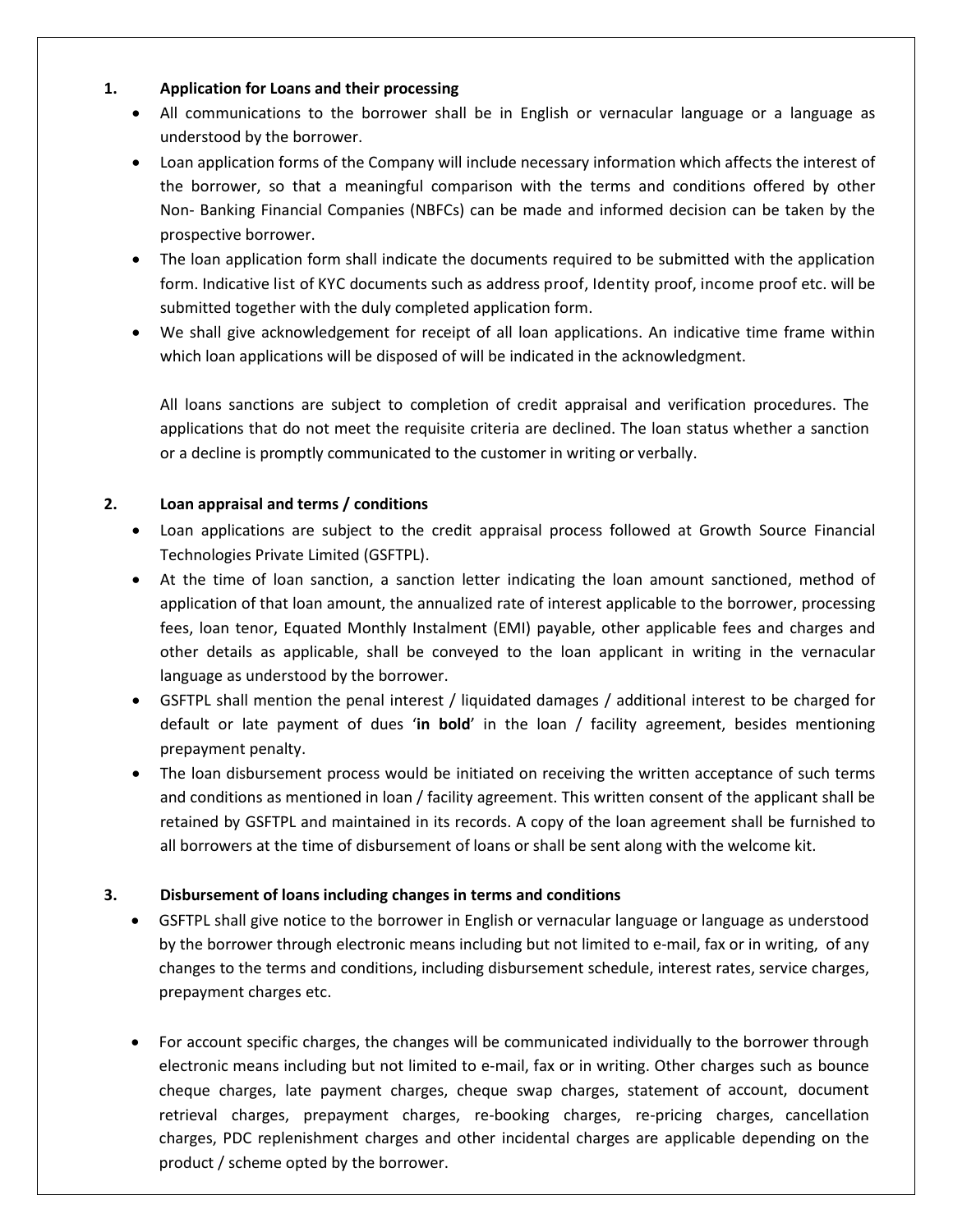These charges shall be standard across customers irrespective of their credit worthiness and /or credit history.

- Changes in the interest rates and charges/ levies will be effected only prospectively.
- The decision of the Company to recall / accelerate payment or performance under the agreement shall be in accordance with the terms and conditions in accordance with the agreement and duly acknowledged by the borrower.
- All securities pertaining to the loan would be released on receipt of full and final payment of the loans, subject to any legitimate right or lien, and set-off for any other claim that GSFTPL may have against the borrowers. If such right of set-off is to be exercised, the borrower shall be given prompt notice about the same, with full particulars about the remaining claims and the conditions under which GSFTPL is entitled to retain the securities until the relevant claim is settled / paid.

## **4. Advertising and Marketing**

- We will ensure that all advertising and promotional material is clear, fair reasonable and not misleading.
- We will provide the customers with a full range of financial products the customer is eligible for. Some of these products / services will be our own; some others may be the products of the companies with which we have tie-up arrangements. We will inform the customer of these companies with which we have entered into a business arrangement and if the customer so desires, we will direct the staff / agents of the company for marketing their products / services.

## **5. General Provisions**

- GSFTPL shall refrain from interference in the affairs of the borrower except for the purposes provided in the terms and conditions for of the loan agreement (unless new information, not earlier disclosed by the borrower, has come to the notice of GSFTPL).
- In case of receipt of request from the borrower for transfer of borrowal account, the consent or otherwise i.e. objection of the GSFTPL, if any, shall be conveyed within 21 days from the date of receipt of request. Such transfer shall be as per transparent contractual terms in consonance with law.
- In the matter of recovery of loans, GSFTPL representatives shall not resort to undue harassment viz. persistently bothering the borrowers at odd hours, use of muscle power for recovery of loans, etc. GSFTPL shall ensure there is no rude behavior from its staff towards customers for which staff will be adequately trained to deal with the customers in an appropriate manner.
- There shall be no discrimination in extending products and facilities including loan facilities to the physically/ visually challenged applicants on the grounds of disability.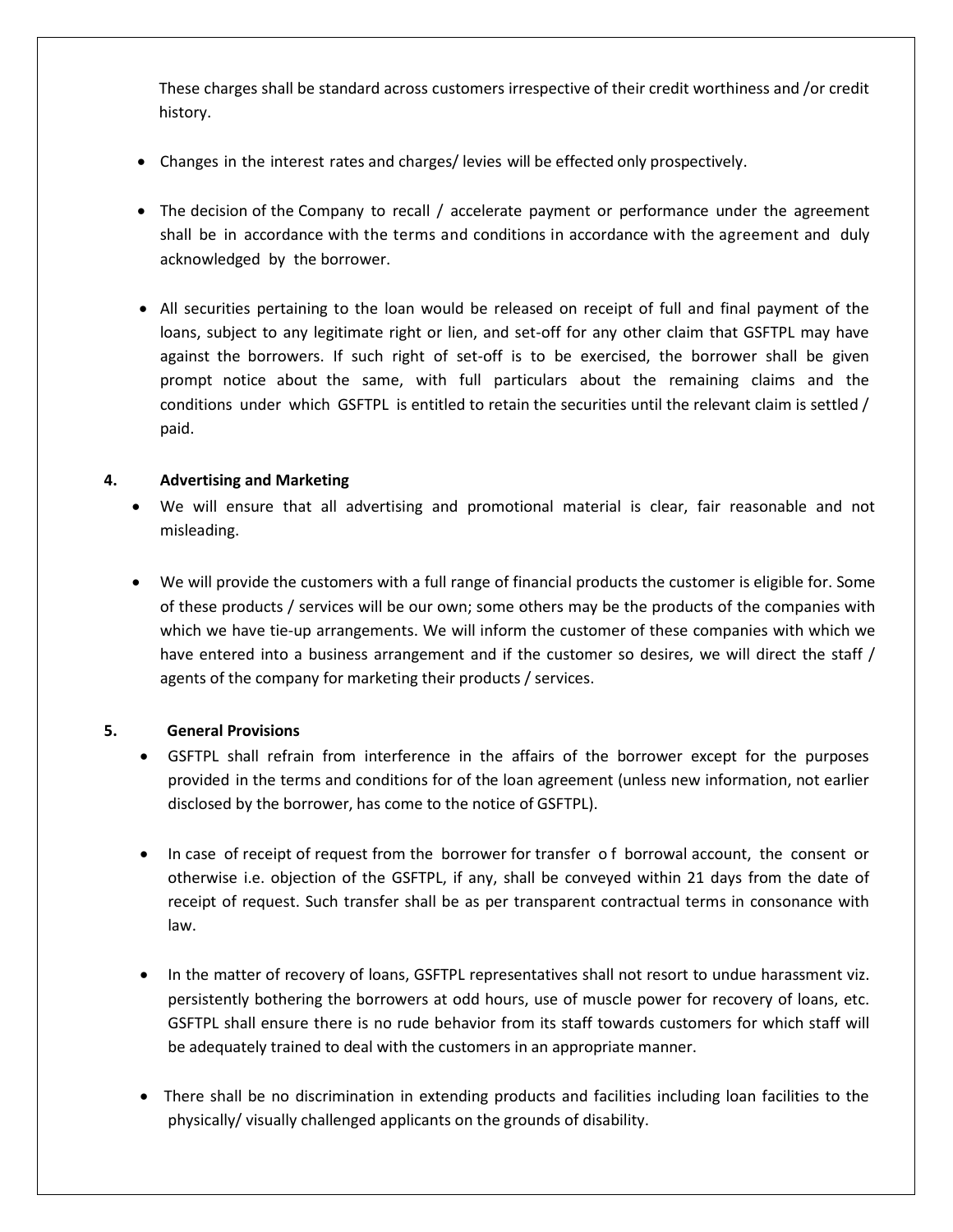• The clarification issued vide RBI/2019-20/30 DNBR (PD) CC.No.101/03.10.001/2019-20 dated August 02, 2019 on 'Levy of foreclosure charges/ pre-payment penalty on Floating Rate Term Loans' state any floating rate term loan lend to individual borrowers for purposes other than business shall not attract foreclosure charges/ pre-payment penalty. The status of co-borrower shall not be relevant for this clause.

## **6. Interest Rate Policy**

- The borrower will be communicated the annualised rate percentage in the sanction document while communicating the approval of a loan.
- This rate of interest is arrived at through GSFTPL interest rate model which takes into account relevant factors such as cost of funds, margin and risk premium.
- We take a comprehensive approach to the gradation of risk that does not discriminate between classes of borrowers, but rather tailors the interest rate to each loan.
- The decision to give a loan and the rate of interest thereon are carefully assessed on a case by case basis based on multiple factors which may include the borrower's cash flows (past, current and projected), borrower's other financial commitments, the borrower's credit record, the security for the loan as represented by underlying assets or other financial guarantees etc.
- Such information is gathered based on information provided by the borrower, credit reports, market intelligence and information gathered by field inspection of the borrower's premises.
- The approved Interest Rate Policy shall be published on the website of the company.

## **7. Responsibility of Board of Directors**

GSFTPL has laid down an appropriate grievance redressal mechanism within the organization. Such a mechanism ensures that all disputes arising out of the decisions of GSFTPL are heard and disposed of at least at the next higher level. The Board of Directors of GSFTPL also reviews the compliance of the Fair Practices Code and the functioning of the grievance's redressal mechanism at various levels of management.

### **8. Grievance Redressal**

GSFTPL's policy is to treat and service all the clients consistently and fairly. GSFTPL has laid down the appropriate grievance redressal mechanism within the organization to resolve disputes arising in this regard. This mechanism shall ensure that all disputes arising in connection with any matter pertaining to business practices, lending decisions, credit management and recovery decisions shall be heard, and the response would be sent for such complaint / grievance.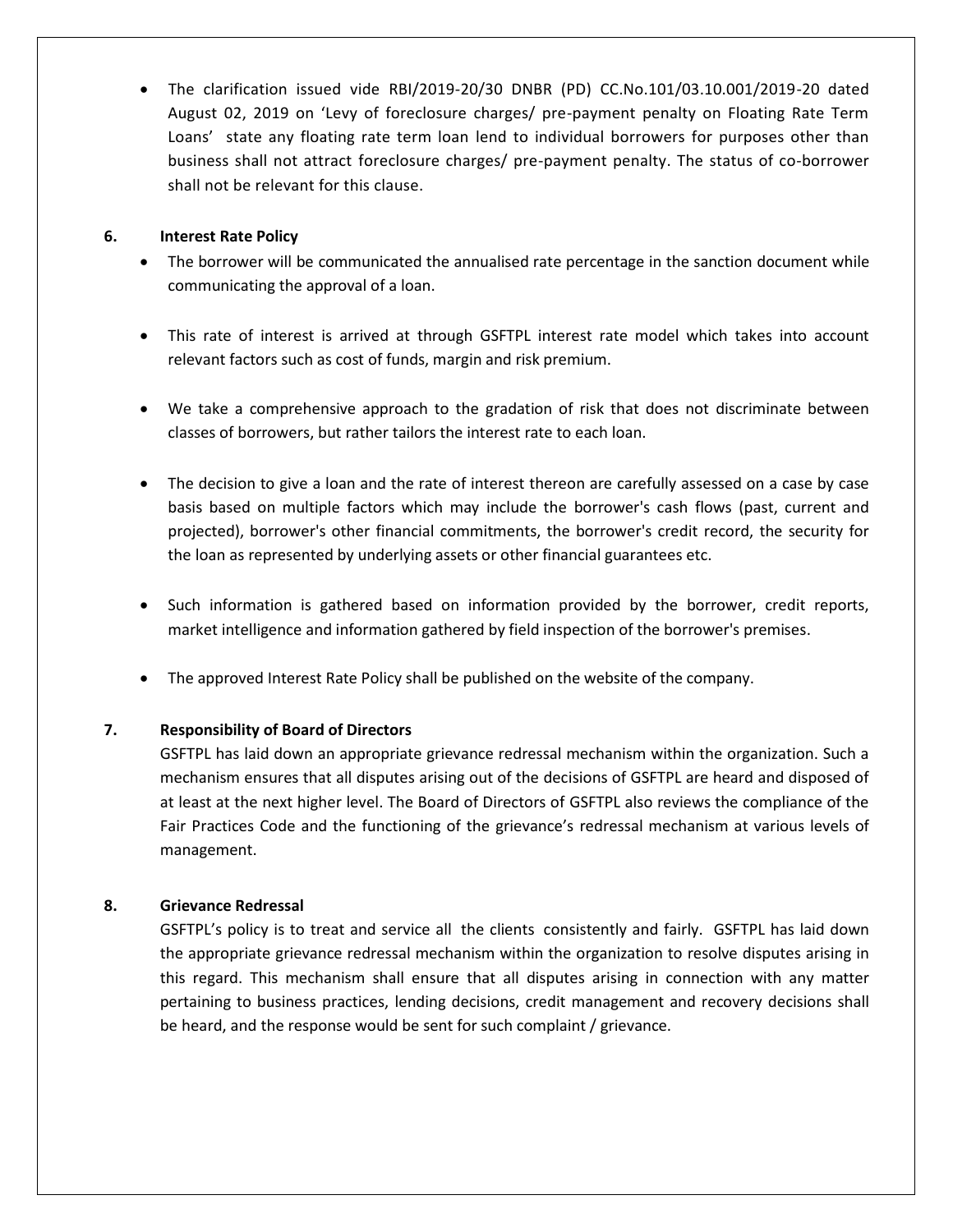Customer can forward the complaint through any of the five modes of communication namely:

- The Toll-Free Number shall be updated on the website of the company. Customers can call on this number between 10.00 am to 6.00 pm from Monday to Friday.
- E-mail us at [info@growthsourceft.com](mailto:info@growthsourceft.com)
- Write to us at:

#### **Growth Source Financial Technologies Private Limited**

Corporate Office: Fortune 2000, "A" Wing, 2<sup>nd</sup> Floor, "G" Block, Bandra Kurla Complex, Bandra (East), Mumbai 400 051.

Registered Office:D-702, Raheja Heights, Plot No. 239, Film City Road, Malad (East), 400 097.

• Visit the nearest Branch of GSFTPL.

All the customer queries and complaints registered through the above channels shall be reviewed, monitored and resolved to the satisfaction of the customers. The focus shall be to ensure all grievances are resolved in a timely basis and to the full satisfaction of our customers.

GSFTPL has appointed a Grievance Redressal Officer who can be approached by the public for resolution of complaints against the Company.

All GSFTPL branches/places where business is transacted a notice board will display the following information prominently, for the benefit of their customers:

#### **Growth Source Financial Technologies Private Limited**

**Corporate Office:** Fortune 2000, "A" Wing, 2nd Floor, "G" Block, Bandra Kurla Complex, Bandra (East), Mumbai 400 051.

**Registered Office:**D-702, Raheja Heights, Plot No. 239, Film City Road, Malad (East), 400 097. Telephone No.:

E-mail ID:

If the complaint / dispute is not redressed within a period of one month, the customer may appeal to the Officer-in-Charge of the Mumbai Office of DNBS. The complete contact details of the Officer in Charge are as follows.

#### **Reserve Bank of India**

Department of Banking Supervision Mumbai Regional Office 3rd Floor, Opposite Mumbai Central Railway Station, Byculla, Mumbai 400 008 Phone: (022) 23084121, Fax: (022) 23022011 E-mail Id: [dnbsmro@rbi.org.in](mailto:dnbsmro@rbi.org.in)